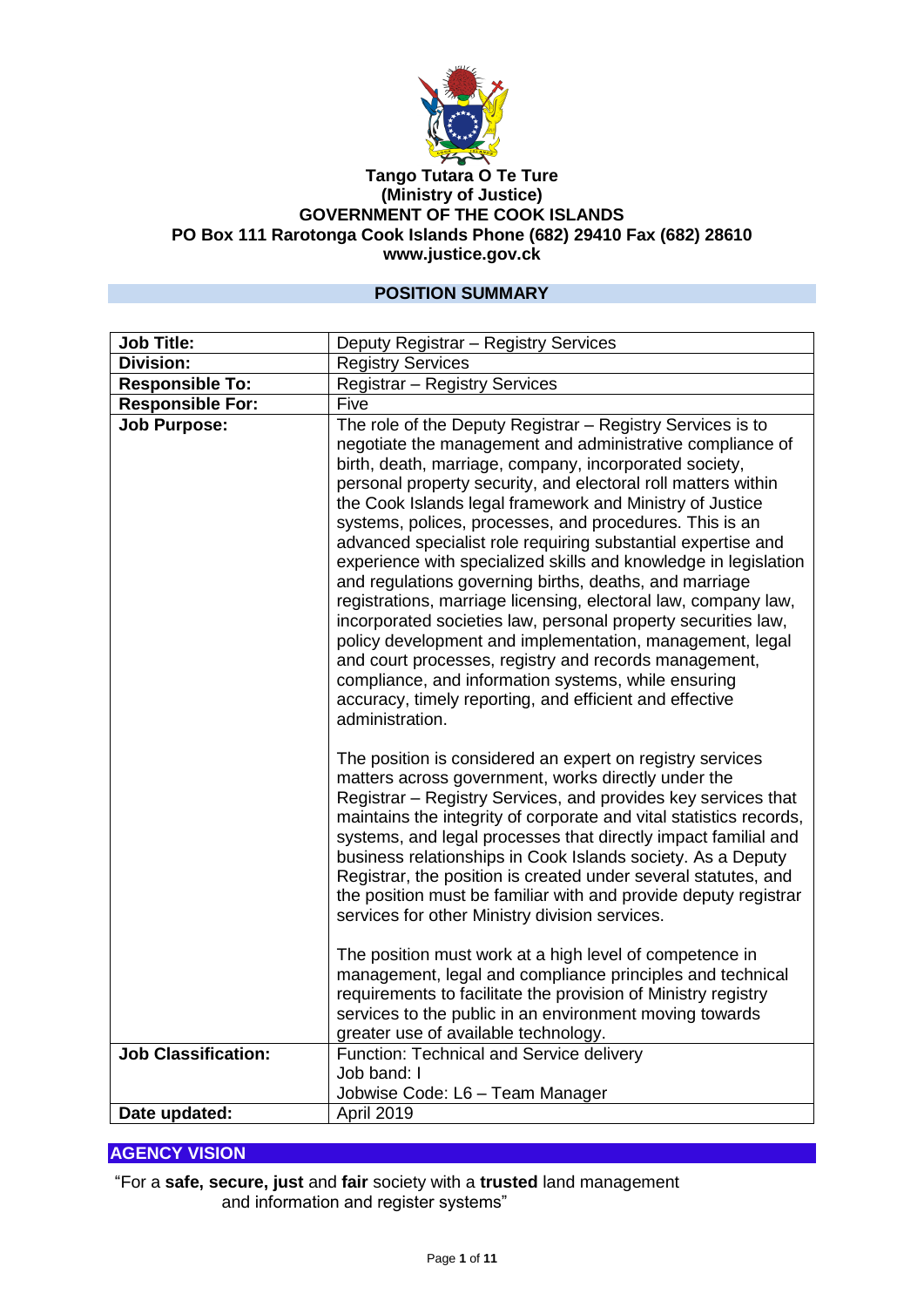

# **KEY RESULT AREAS (KRA'S)/OUTPUTS**

| KRAs for this position (maximum of 6)                                                                                                                                                                                                                                                                                                                                                                                                                                                                                                                                                                                                                                                                                                                                                                                                                                                                                                                                                                | <b>Key Performance Indicators</b><br>(use SMART principles)                                                                                                                                                                                                                                                                                                                                                                                                                                                                                                      |
|------------------------------------------------------------------------------------------------------------------------------------------------------------------------------------------------------------------------------------------------------------------------------------------------------------------------------------------------------------------------------------------------------------------------------------------------------------------------------------------------------------------------------------------------------------------------------------------------------------------------------------------------------------------------------------------------------------------------------------------------------------------------------------------------------------------------------------------------------------------------------------------------------------------------------------------------------------------------------------------------------|------------------------------------------------------------------------------------------------------------------------------------------------------------------------------------------------------------------------------------------------------------------------------------------------------------------------------------------------------------------------------------------------------------------------------------------------------------------------------------------------------------------------------------------------------------------|
| 1. Policy Development and Advice<br>In consultation with Registrar - Registry<br>Services, develop and implement policies,<br>procedures, and manuals for Ministry of Justice<br>relating to Registry Services matters, in<br>accordance with applicable legislation and<br>regulation, and with due regard to best<br>practices.<br>Provide timely advice to Secretary and senior<br>$\bullet$<br>management to facilitate sound management<br>decision making and develop innovative<br>solutions to achieve Ministry plans' (including<br>Business Plan and Strategic Plan) goals within<br>budget.<br>Provide timely advice and information to<br>$\bullet$<br>Secretary and senior management when<br>requested, and when there are changes in<br>Ministry operations or applicable legislation,<br>regulations, and government policy.<br>Assist in managing the provision of advice and<br>$\bullet$<br>information to government Ministries and<br>Agencies, and the Pa Enua, in relation to | Policies and procedures<br>relating to Registry<br>Services are updated and<br>consistent with applicable<br>legislative and regulatory<br>requirements, and best<br>practices.<br>Timely completion of<br>$\bullet$<br><b>Business Plan and</b><br>Budget and proper<br>allocation of resources to<br>achieve Ministry Plans'<br>goals.<br>Accurate and timely<br>advice and information is<br>provided.<br>Provision of advice and<br>$\bullet$<br>information to government<br>is accurate and timely<br>within agreed parameters.<br>When required, accurate |
| <b>Registry Services matters.</b>                                                                                                                                                                                                                                                                                                                                                                                                                                                                                                                                                                                                                                                                                                                                                                                                                                                                                                                                                                    | expert information is<br>provided to the Courts.                                                                                                                                                                                                                                                                                                                                                                                                                                                                                                                 |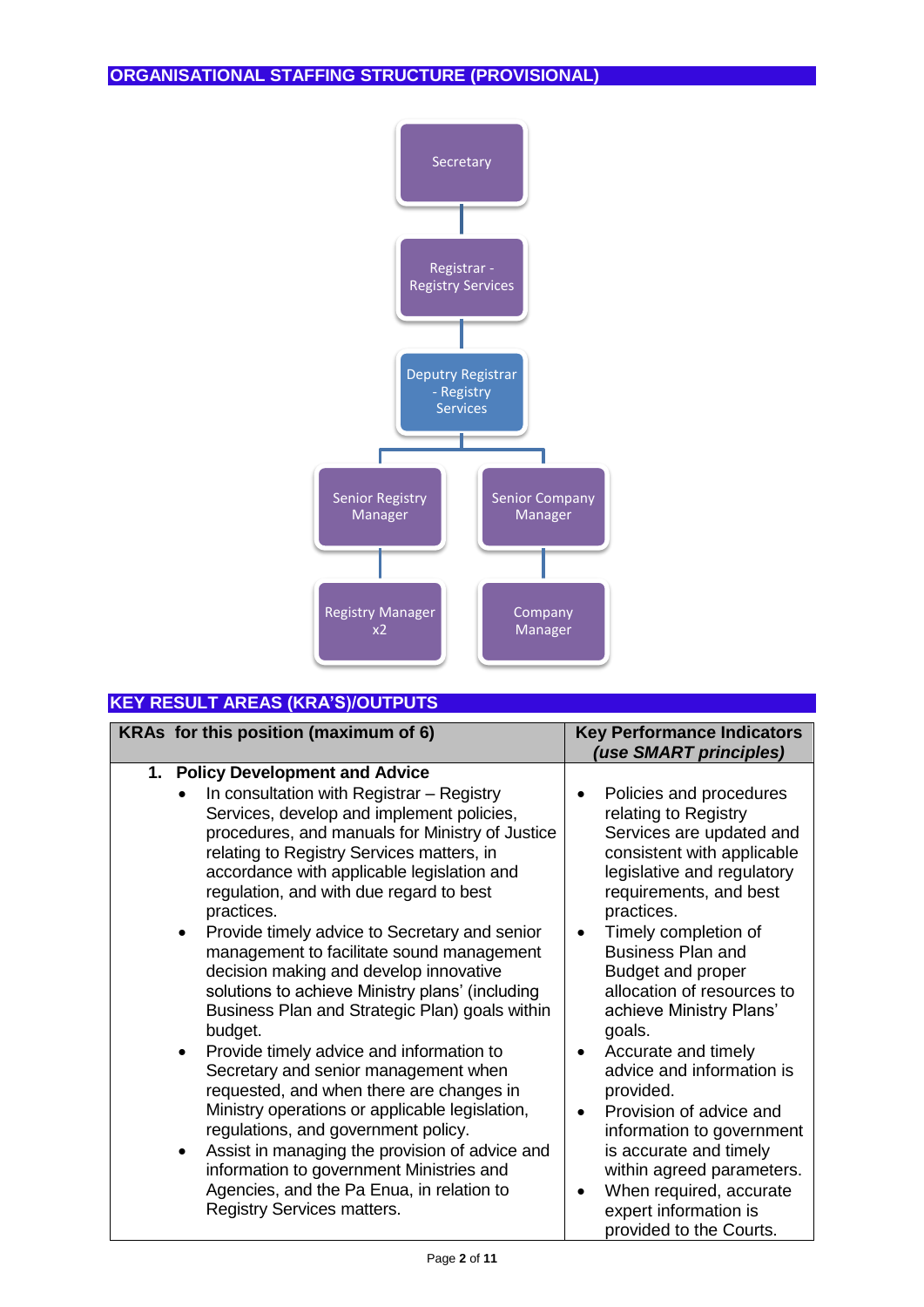| <b>Registry Services matters</b><br>$\bullet$<br>Efficiently and effectively deliver the<br>are timely managed,<br>management, review, regulation and<br>reviewed, regulated and<br>monitoring of Registry Services matters,<br>monitored for legislative<br>including document filing, registration,<br>and regulatory<br>application and related court, division, and<br>compliance, and<br>online platform processes relating to<br>appropriately actioned.<br>companies, incorporated societies, personal<br>Monitor compliance and<br>$\bullet$<br>property securities, births, deaths, marriages<br>verify correct processes<br>and divorces, adoptions, changes in name,<br>are adhered to.<br>and relevant electoral matters.<br><b>Registry Services records</b><br>Retrieve and prepare Registry Services<br>are properly prepared to<br>٠<br>records for public enquiries and court hearings<br>facilitate court hearings<br>(including High Court, Court of Appeal, Privy<br>and public enquiries<br>Council, Tribunals and Boards).<br>within agreed parameters.<br>Assist in facilitating the monitoring and<br>Information systems data<br>$\bullet$<br>$\bullet$<br>management of the striking off process for<br>are accurate and kept up<br>companies and incorporated societies.<br>to date.<br>Monitor, manage and update relevant<br>Companies and<br>information systems and ensure data entered<br>incorporated societies<br>are verified and accurate, maintained and<br>soon to be struck off is<br>secure.<br>monitored, and efforts<br>Assist in the management Registry Services<br>made to mitigate.<br>٠<br>online platforms for compliance with applicable<br>Online platforms have<br>$\bullet$<br>legislations and regulations, and negotiates the<br>data integrity and free<br>resolution of any system or data issues.<br>from errors.<br>Assist in facilitating and verifing the execution<br><b>Registry Services records</b><br>$\bullet$<br>٠<br>of applicable Court orders relating to Registry<br>are accurately and timely<br>Services and the proper updating of the<br>updated to reflect Court<br>Registry Services records for data integrity.<br>orders received.<br>Facilitate the issuance of required<br>Appropriate<br>$\bullet$<br>٠<br>advertisements and notices, including reminder<br>advertisements and<br>notices to applicants, lawyers, and agents,<br>notices are provided.<br>within legislative requirements, policy,<br>Registrar services in the<br>٠<br>procedures, and best practices.<br>Ministry are provided in<br>Provides deputy registrar services within<br>accordance with law.<br>٠ | Formulate, prepare and provide affidavits,<br>$\bullet$<br>evidence, and expert opinion and testimony<br>when required by Court, in consultation with<br>the Registrar.<br>Develop and implement, and review and<br>$\bullet$<br>update when necessary, Registry Services<br>related policies and procedures to verify<br>prescribed fees are paid and receipted,<br>recorded, and trading revenue is collated and<br>timely reported, in consultation with the<br>Finance Manager.<br>Assist in formulating policy and procedure<br>$\bullet$<br>relating to physical and digital records<br>management of Registry Services information,<br>in consultation with Registrar - Registry<br>Services. | Appropriate fees are<br>$\bullet$<br>collected, receipted,<br>recorded, and reported<br>within established policies<br>and procedures.<br>Policies and procedures<br>٠<br>relating to records<br>management are properly<br>developed, implemented,<br>and maintained. |
|------------------------------------------------------------------------------------------------------------------------------------------------------------------------------------------------------------------------------------------------------------------------------------------------------------------------------------------------------------------------------------------------------------------------------------------------------------------------------------------------------------------------------------------------------------------------------------------------------------------------------------------------------------------------------------------------------------------------------------------------------------------------------------------------------------------------------------------------------------------------------------------------------------------------------------------------------------------------------------------------------------------------------------------------------------------------------------------------------------------------------------------------------------------------------------------------------------------------------------------------------------------------------------------------------------------------------------------------------------------------------------------------------------------------------------------------------------------------------------------------------------------------------------------------------------------------------------------------------------------------------------------------------------------------------------------------------------------------------------------------------------------------------------------------------------------------------------------------------------------------------------------------------------------------------------------------------------------------------------------------------------------------------------------------------------------------------------------------------------------------------------------------------------------------------------------------------------------------------------------------------------------------------------------------------------------------------------------------------------------------------------------------------------------------------------------------------------------------------------------------------------------------------------------------------------------------------------------------------------------------------------------------------------------|------------------------------------------------------------------------------------------------------------------------------------------------------------------------------------------------------------------------------------------------------------------------------------------------------------------------------------------------------------------------------------------------------------------------------------------------------------------------------------------------------------------------------------------------------------------------------------------------------------------------------------------------------------------------------------------------------|------------------------------------------------------------------------------------------------------------------------------------------------------------------------------------------------------------------------------------------------------------------------|
| Supervised staff are<br>$\bullet$<br>services to the High Courts and Land<br>aware of applicable<br>Administration divisions, in accordance with<br>policies and their<br>applicable legislation, regulations, policies and<br>performance is<br>procedures, including the certifying, signing,                                                                                                                                                                                                                                                                                                                                                                                                                                                                                                                                                                                                                                                                                                                                                                                                                                                                                                                                                                                                                                                                                                                                                                                                                                                                                                                                                                                                                                                                                                                                                                                                                                                                                                                                                                                                                                                                                                                                                                                                                                                                                                                                                                                                                                                                                                                                                                  | 2.<br><b>Registry Services Management and Operations</b><br>Registry Services division, and deputy registrar                                                                                                                                                                                                                                                                                                                                                                                                                                                                                                                                                                                         |                                                                                                                                                                                                                                                                        |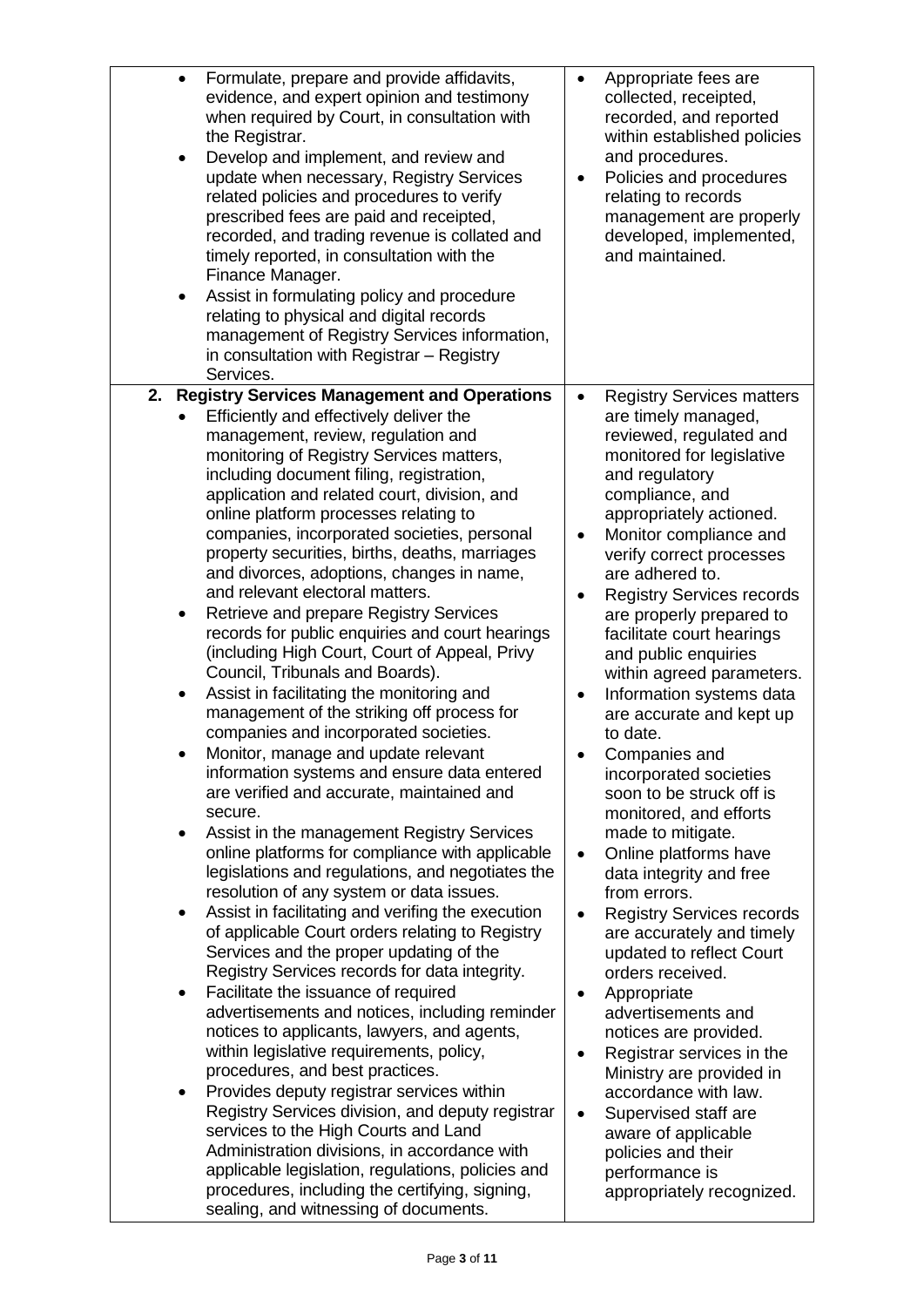| $\bullet$                           | Assist in managing and mentoring Registry<br>Services staff in accordance with Ministry plans<br>and policies, applicable PSC policies, and<br>approved performance management plans and<br>agreements.                                                                                                                                                                                                                                                                                                                                                                                                                                                                                                                                                                                                                                                                                                                                                                                                                                                     |                                                  |                                                                                                                                                                                                                                                                                                                                                                                                                                                                                                                                                                                                                                                                                                                                                                                                                    |
|-------------------------------------|-------------------------------------------------------------------------------------------------------------------------------------------------------------------------------------------------------------------------------------------------------------------------------------------------------------------------------------------------------------------------------------------------------------------------------------------------------------------------------------------------------------------------------------------------------------------------------------------------------------------------------------------------------------------------------------------------------------------------------------------------------------------------------------------------------------------------------------------------------------------------------------------------------------------------------------------------------------------------------------------------------------------------------------------------------------|--------------------------------------------------|--------------------------------------------------------------------------------------------------------------------------------------------------------------------------------------------------------------------------------------------------------------------------------------------------------------------------------------------------------------------------------------------------------------------------------------------------------------------------------------------------------------------------------------------------------------------------------------------------------------------------------------------------------------------------------------------------------------------------------------------------------------------------------------------------------------------|
| 3.                                  | <b>Records Management</b>                                                                                                                                                                                                                                                                                                                                                                                                                                                                                                                                                                                                                                                                                                                                                                                                                                                                                                                                                                                                                                   |                                                  |                                                                                                                                                                                                                                                                                                                                                                                                                                                                                                                                                                                                                                                                                                                                                                                                                    |
| $\bullet$<br>$\bullet$<br>$\bullet$ | Using available technology, efficiently and<br>effectively deliver the management of Registry<br>Services records so records are organized,<br>complete, updated, preserved, digitized, and<br>compliant with legislation, regulations, and<br>Ministry policies and procedures.<br>Facilitate the management of hard copy<br>documents so they are timely and properly<br>scanned, digitized, preserved, filed, and<br>maintained according to Ministry policies and<br>procedures.<br>Digital records are organized, internally<br>accessible and searchable, and configured for<br>public access in accordance with Ministry<br>policy, procedures and set parameters.<br>Assists in managing digital backup processes<br>of Registry Services files and records.<br>Records are maintained in a manner to<br>facilitate for quick and easy reporting.<br>Coordinates with appropriate persons so that<br>record storage areas are kept clean, healthy,<br>tidy, safe, secure, organized and clear of<br>clutter, within Ministry policy and procedures. | ٠<br>$\bullet$                                   | <b>Registry Services records</b><br>are complete, have no<br>errors, and all applicable<br>documents have been<br>scanned and no backlog.<br>Physical records are<br>organized, cared for,<br>digitized, and properly<br>stored.<br>Digital records are<br>organized, backed up,<br>secured, complete, and<br>timely updated when<br>necessary, and properly<br>maintained for referential<br>integrity and prevent<br>corruption and<br>unauthorized access or<br>duplication.<br>Digital records are actively<br>being backed up, and<br>backups are maintained.<br>Any backlog in records<br>management is<br>documented, timely<br>mitigated and resolved,<br>and any indexing<br>completed.<br>Record storage areas are<br>stored and regularly<br>cleaned in a manner to<br>maximize record<br>preservation. |
| 4.                                  | <b>Registry Services Division and Pa Enua</b>                                                                                                                                                                                                                                                                                                                                                                                                                                                                                                                                                                                                                                                                                                                                                                                                                                                                                                                                                                                                               |                                                  |                                                                                                                                                                                                                                                                                                                                                                                                                                                                                                                                                                                                                                                                                                                                                                                                                    |
| $\bullet$<br>٠<br>$\bullet$         | Assists with formulating, coordinating, and<br>fulfilling divisional tasks and processes within<br>legislation, regulation, policies and procedures.<br>Provides training of Registry Services staff,<br>and relevant outer island and other persons on<br>matters relating to Registry Services.<br>Provide support, advice, and directions to, and<br>exchanges information from, Pa Enua staff on<br>matters relating to Registry Services.<br>Inform and consult with Secretary and HR &<br>Asset Manager in relation to any management<br>issue.<br>Support the Secretary and senior management<br>in resolving conflicts related to work related<br>issues.                                                                                                                                                                                                                                                                                                                                                                                           | $\bullet$<br>$\bullet$<br>$\bullet$<br>$\bullet$ | Tasks are timely<br>completed within set<br>parameters.<br>Training is provided, and<br>appropriate persons are<br>trained on relevant<br>matters.<br>Pa Enua staff are provided<br>accurate and timely advice<br>and support, and<br>appropriate data is<br>obtained.<br>Secretary and HR & Asset<br>Manager are provided with<br>accurate and relevant                                                                                                                                                                                                                                                                                                                                                                                                                                                           |
|                                     | Implement the Ministry performance<br>management plan, training and development                                                                                                                                                                                                                                                                                                                                                                                                                                                                                                                                                                                                                                                                                                                                                                                                                                                                                                                                                                             |                                                  | information and<br>management support to                                                                                                                                                                                                                                                                                                                                                                                                                                                                                                                                                                                                                                                                                                                                                                           |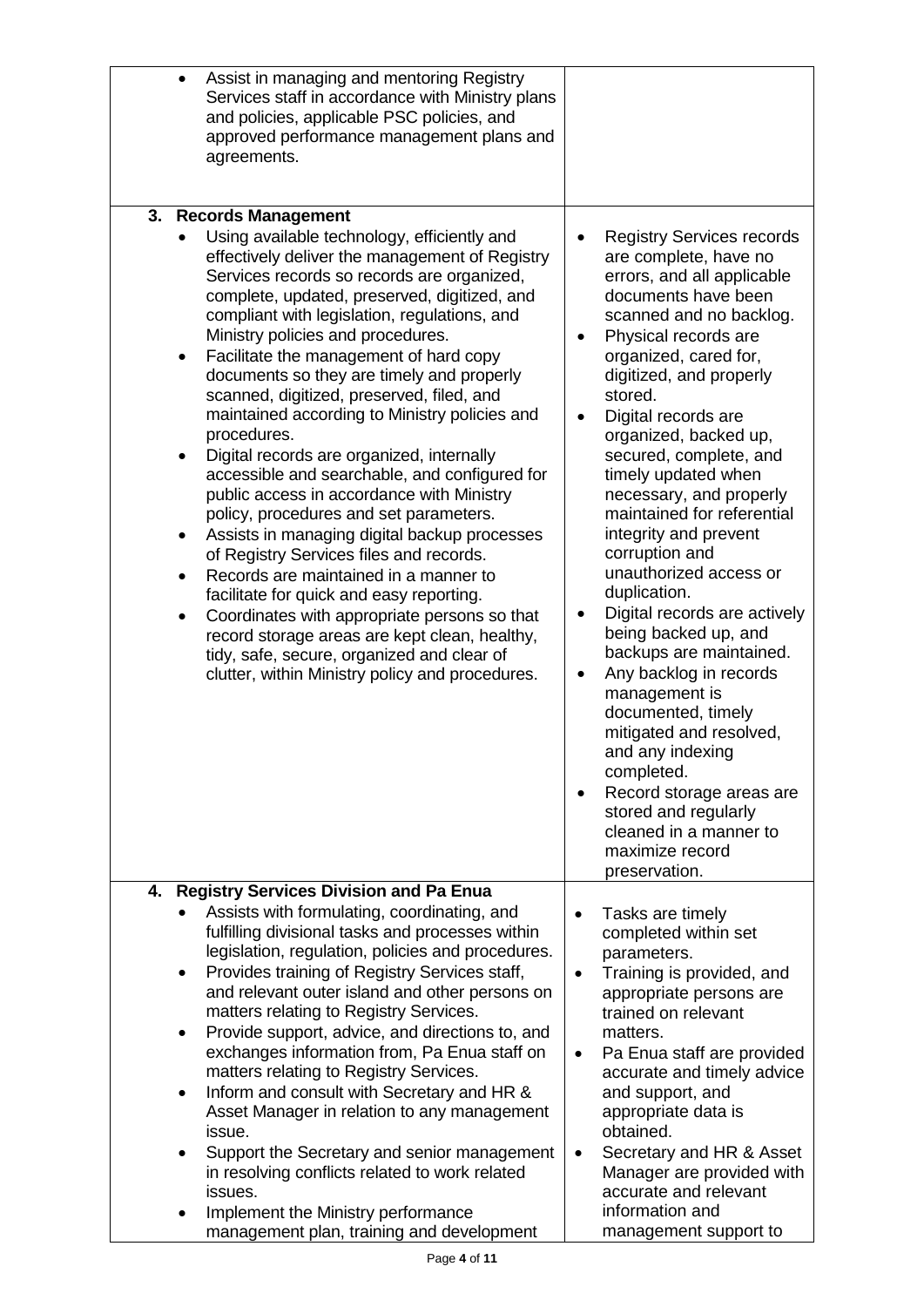| $\bullet$                                             | plan, business plan, strategic plan, disaster risk<br>management plan, and communications plan.<br>Take on responsibilities of Registry Services<br>staff and Registrar - Registry Services in their<br>absence or vacancy where necessary.                                                                                                                                                                                                                                                                                                                                                                                                                                                                                                                                                                                                                                                                                                                                                                                                                                                                                                                                                                                                                                                                                                                                                                                                        | $\bullet$<br>$\bullet$                           | resolve work related<br>issues.<br>All Registry Services staff<br>have current performance<br>management agreements.<br><b>Registry Services related</b><br>duties are met and<br>managed during staff<br>absence or vacancy.                                                                                                                                                                                                                                                                                                                                                                                                                                                                                                                                                             |
|-------------------------------------------------------|----------------------------------------------------------------------------------------------------------------------------------------------------------------------------------------------------------------------------------------------------------------------------------------------------------------------------------------------------------------------------------------------------------------------------------------------------------------------------------------------------------------------------------------------------------------------------------------------------------------------------------------------------------------------------------------------------------------------------------------------------------------------------------------------------------------------------------------------------------------------------------------------------------------------------------------------------------------------------------------------------------------------------------------------------------------------------------------------------------------------------------------------------------------------------------------------------------------------------------------------------------------------------------------------------------------------------------------------------------------------------------------------------------------------------------------------------|--------------------------------------------------|-------------------------------------------------------------------------------------------------------------------------------------------------------------------------------------------------------------------------------------------------------------------------------------------------------------------------------------------------------------------------------------------------------------------------------------------------------------------------------------------------------------------------------------------------------------------------------------------------------------------------------------------------------------------------------------------------------------------------------------------------------------------------------------------|
| 5.                                                    | <b>Reporting and Compliance</b>                                                                                                                                                                                                                                                                                                                                                                                                                                                                                                                                                                                                                                                                                                                                                                                                                                                                                                                                                                                                                                                                                                                                                                                                                                                                                                                                                                                                                    |                                                  |                                                                                                                                                                                                                                                                                                                                                                                                                                                                                                                                                                                                                                                                                                                                                                                           |
| $\bullet$<br>٠<br>$\bullet$<br>$\bullet$<br>$\bullet$ | Review and verify submitted documents for<br>compliance with legislative and regulatory<br>requirements and processes.<br>Compile and submit regular accurate reports<br>on Registry Services activities, including the<br>number of new registrations, renewals, struck<br>off, soon to be struck off, charges registered<br>and satisfied, registration of births, deaths, and<br>marriages, issuance of marriage licenses,<br>divorces, adoptions, and changes of name,<br>and any related revenue and information.<br>Appropriately alert Secretary, and relevant<br>Ministry management and staff to<br>discrepancies, errors, and concerns, and<br>actively resolve in consultation with the<br>Registrar - Registry Services.<br>Provide reports to Secretary as requested.<br>Collect daily information and statistical data for<br>periodic reports and ministry use.<br>Assist in ensuring financial expenditure of<br>Registry Services division is within Ministry<br>budget.<br>Under direction of Registrar - Registry<br>Services, assist in managing workspace of<br>Registry Services staff to ensure health, safety,<br>and security, and appropriate use of equipment<br>and supplies.<br>Assist in designing, developing, implementing,<br>and maintaining procedures to ensure quality<br>assurance, accuracy and integrity of<br>information entered into information systems,<br>facilitates and monitoring, reporting, and | ٠<br>$\bullet$<br>$\bullet$                      | Documents are timely<br>reviewed to determine<br>compliance and actioned<br>in accordance with<br>policies, procedures, and<br>legislative requirements.<br>Reports are accurate,<br>timely, and submitted at<br>least monthly, and within<br>set parameters.<br>Timely reporting and<br>resolution of<br>discrepancies, errors, and<br>concerns.<br>Requested reports are<br>accurate and timely<br>provided.<br>Statistical data is<br>collected, accurate,<br>complete, and collated for<br>reports.<br><b>Budget expenditure</b><br>ceilings relating to Registry<br>Services are complied<br>with.<br>No reasonable health,<br>safety, and security issues<br>and staff are properly<br>resourced.<br><b>Registry Services record</b><br>management systems<br>catch and fix errors. |
|                                                       | correcting of errors.                                                                                                                                                                                                                                                                                                                                                                                                                                                                                                                                                                                                                                                                                                                                                                                                                                                                                                                                                                                                                                                                                                                                                                                                                                                                                                                                                                                                                              |                                                  |                                                                                                                                                                                                                                                                                                                                                                                                                                                                                                                                                                                                                                                                                                                                                                                           |
| 6.<br>$\bullet$                                       | <b>Customer Service and Risk Management</b><br>Efficiently and effectively manages, responds<br>to, and resolves local and international<br>enquiries by phone, email, or over the counter,<br>relating to registry of births, deaths, and<br>marriages, issuance of marriage licenses,<br>divorces, adoptions, changes of name,<br>relevant electoral matters, companies,<br>incorporated societies, personal property<br>securities, and any other relevant matters.<br>Verifies Ministry data and information, including<br>customer and financial information, are kept<br>secure.<br>Facilitates the management and maintenance<br>of Registry Services equipment and supplies.                                                                                                                                                                                                                                                                                                                                                                                                                                                                                                                                                                                                                                                                                                                                                               | $\bullet$<br>$\bullet$<br>$\bullet$<br>$\bullet$ | <b>Enquiries are</b><br>professionally managed<br>with accurate and<br>appropriate advice, and<br>complaints and resolutions<br>are documented.<br>Timely respond to<br>enquiries (including phone<br>and email) within set<br>parameters.<br>No breaches in data and<br>information security.<br><b>Registry Services</b><br>equipment are in good<br>working condition and<br>supplies are managed.                                                                                                                                                                                                                                                                                                                                                                                     |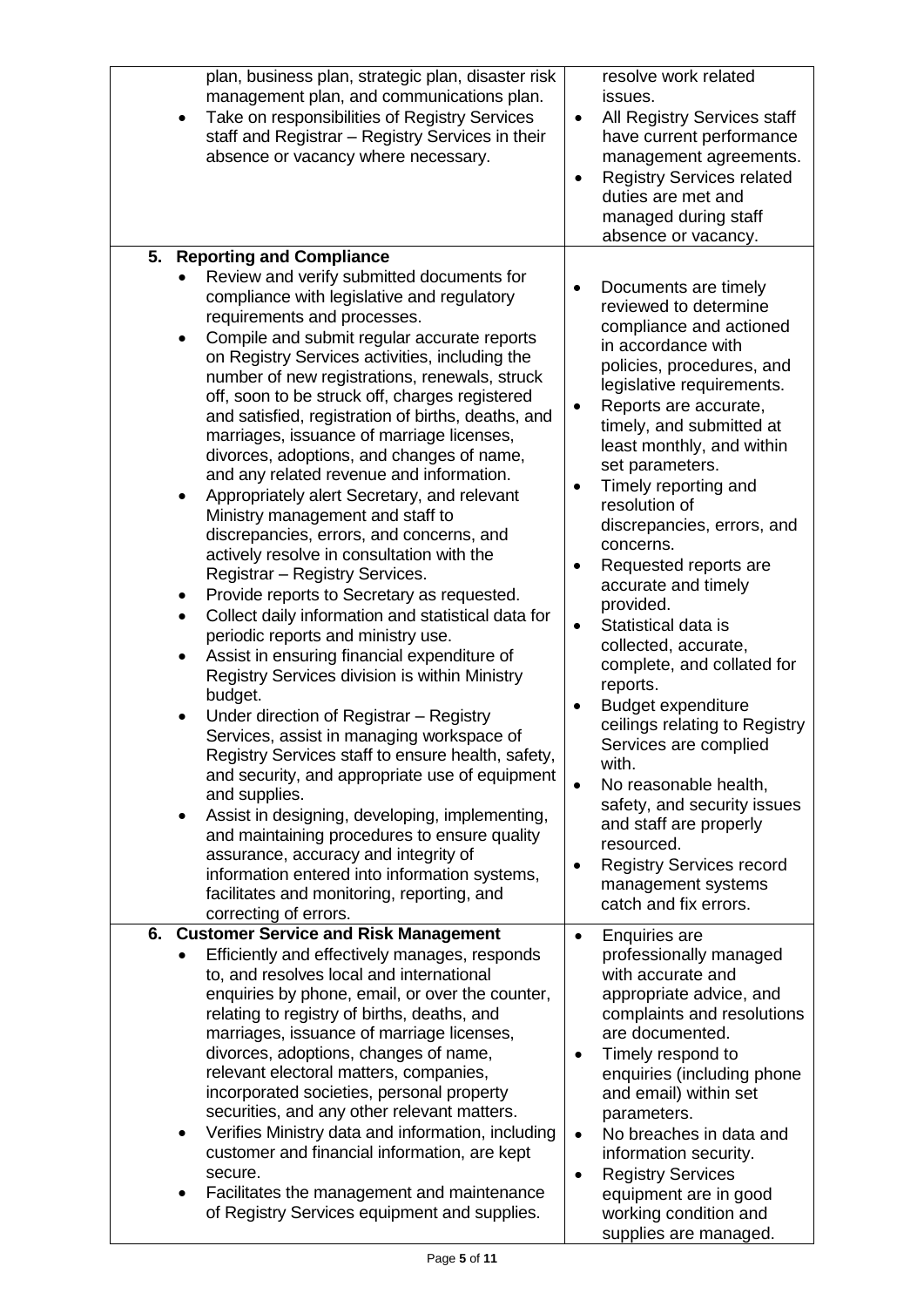| customers of services and processes, and<br>$\bullet$<br>facilitate access to information.<br>$\bullet$<br>Discerns and negotiates disputes relevant to<br>$\bullet$<br>Registry Services within Ministry policies and<br>procedures.                                                                                                                                                                                                                                                                                                                                                                                                                                                                                                                                                                                                                                                                                                                                                                                                                                                                                                                                                                                                                                                                                                                                                                                                                                                                                                                                                                                                                                                                                                                                                                                                                                         | Performance management<br>agreement targets are<br>met.<br>Disputes are resolved<br>within applicable policies.                                                                                                                                                                                                                                                                                                                                                                                                                                                                                                                                                                                                                                                                                                                                                                                                                                                                                                                                                      |
|-------------------------------------------------------------------------------------------------------------------------------------------------------------------------------------------------------------------------------------------------------------------------------------------------------------------------------------------------------------------------------------------------------------------------------------------------------------------------------------------------------------------------------------------------------------------------------------------------------------------------------------------------------------------------------------------------------------------------------------------------------------------------------------------------------------------------------------------------------------------------------------------------------------------------------------------------------------------------------------------------------------------------------------------------------------------------------------------------------------------------------------------------------------------------------------------------------------------------------------------------------------------------------------------------------------------------------------------------------------------------------------------------------------------------------------------------------------------------------------------------------------------------------------------------------------------------------------------------------------------------------------------------------------------------------------------------------------------------------------------------------------------------------------------------------------------------------------------------------------------------------|----------------------------------------------------------------------------------------------------------------------------------------------------------------------------------------------------------------------------------------------------------------------------------------------------------------------------------------------------------------------------------------------------------------------------------------------------------------------------------------------------------------------------------------------------------------------------------------------------------------------------------------------------------------------------------------------------------------------------------------------------------------------------------------------------------------------------------------------------------------------------------------------------------------------------------------------------------------------------------------------------------------------------------------------------------------------|
| <b>Systems and Legislation Development</b><br>7.<br>Assist in the development, implementation,<br>$\bullet$<br>and improvement of IT systems that improve<br>efficiency, effectiveness, reporting,<br>management and accessibility to Ministry<br>services (e.g. online payment methods; case<br>management system; online accessibility to<br>$\bullet$<br>land information) related to the Registry<br>Services division.<br>Assist in the creation, ongoing review and<br>$\bullet$<br>updating, of legislation and regulations<br>governing registry services.<br>Assist in developing, implementing, and<br>$\bullet$<br>maintaining a system, with appropriate policies<br>and procedures that facilitates the compilation<br>of a list of officiating ministers and marriage<br>celebrants for regular publication in<br>accordance with relevant legislation and<br>regulation.<br>Assist in developing, implementing, and<br>$\bullet$<br>$\bullet$<br>maintaining a records management system<br>that is consistent with legislative and regulatory<br>requirements, and best practices, and<br>facilitates quick and easy reporting and<br>appropriate access.<br>Assist in developing and implementing<br>$\bullet$<br>accountability mechanisms to control, track,<br>regulate and monitor access to registry<br>services information.<br>Assist in organizing community outreach<br>٠<br>programs, initiatives, and events relating to<br>Registry Services division.<br>Undertake feasibility studies at the direction of<br>$\bullet$<br>the Secretary or Registrar - Registry Services<br>$\bullet$<br>and report on the viability of proposed<br>initiatives.<br>Undertake any project or task assigned by the<br>$\bullet$<br>Secretary or Registrar - Registry Services that<br>$\bullet$<br>is reasonably expected to support the Ministry.<br>$\bullet$ | IT solutions are identified,<br>and implemented where<br>approved by the Secretary<br>and where resources are<br>available.<br><b>Key Registry Services</b><br>legislation is updated to<br>facilitate Ministry plans,<br>relevant standards, and<br>changes in the legal<br>landscape and national<br>priorities. A list of<br>legislation and regulation<br>is formulated for<br>development in<br>consultation with the<br>Secretary, and<br>progressed.<br>A system with policies and<br>procedures is developed<br>and maintained to<br>facilitate the list of<br>officiating ministers and<br>marriage celebrants.<br>Management system of<br>$\bullet$<br>registry services records<br>meets requirements and<br>best practices.<br>Accountability<br>mechanisms are in place,<br>monitor information<br>access.<br>Community outreach<br>programs, initiatives, and<br>events are appropriately<br>supported.<br><b>Feasibility Studies are</b><br>provided within agreed<br>parameters.<br>Projects and tasks are<br>completed within agreed<br>parameters. |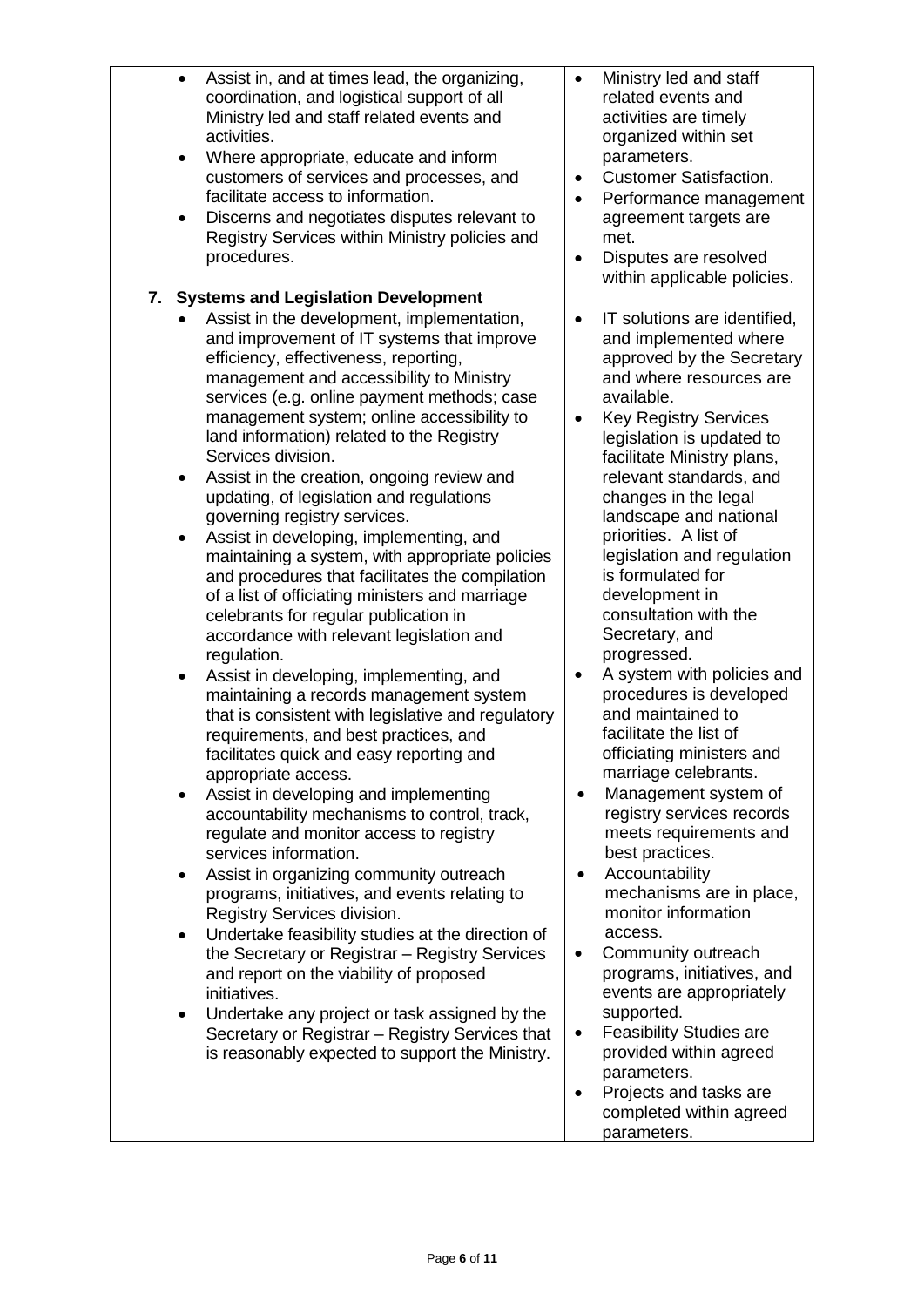### **WORK COMPLEXITY**

|   | Indicate most challenging problem solving duties typically undertaken (3-4 examples):                                                                                                                                                                                                                                                                                                                                                                                                                                                                          |
|---|----------------------------------------------------------------------------------------------------------------------------------------------------------------------------------------------------------------------------------------------------------------------------------------------------------------------------------------------------------------------------------------------------------------------------------------------------------------------------------------------------------------------------------------------------------------|
| 1 | Time Management: Efficiently and effectively prioritizing and multitasking in order to<br>timely respond to daily enquiries by email, phone, and over the counter, while<br>ensuring proper prescribed fees are paid, registrations, applications, document filings<br>and approvals are processed, verified, and compliant with legal requirements and<br>relevant court orders, records are properly managed, customers are effectively<br>educated on legal requirements, reports are timely submitted, and complex issues are<br>progressed to resolution. |
| 2 | Managing and resolving customer concerns over their non-compliance with legal<br>requirements impacting on the legal status of their company or incorporated society<br>and access to any underlying assets, or on their legal status relating to their family<br>relationships.                                                                                                                                                                                                                                                                               |
| 3 | Troubleshooting and resolving urgent accessibility issues to online registry platforms<br>and liaising with Ministry IT Technicians, ICT, Bluesky, and international service<br>providers.                                                                                                                                                                                                                                                                                                                                                                     |
| 4 | Assisting government Ministries and Agencies in their investigative functions by<br>retrieving old records, some of which may be incomplete due to fire damage to the old<br>courthouse.                                                                                                                                                                                                                                                                                                                                                                       |
| 5 | Negotiating the correction of records using Ministry records, processes and<br>procedures, consistent with applicable legislation and regulation.                                                                                                                                                                                                                                                                                                                                                                                                              |
| 6 | Competently providing deputy registrar services to other Ministry division customers<br>during the absence of that division's Registrar and Deputy Registrar.                                                                                                                                                                                                                                                                                                                                                                                                  |

#### **AUTHORITY**

Authority levels expressed in terms of routine expenditure, granting loans, and recruiting and dismissing staff. (*Explain the authority if any*)

| Financial          | None              |
|--------------------|-------------------|
| <b>Staff</b>       | --<br><b>Five</b> |
| <b>Contractual</b> | None              |

#### **FUNCTIONAL RELATIONSHIPS**

The requirement for human relations skills in dealing with other personnel and external contacts. *(List the external and internal types of functional relationships)*

| <b>Internal</b>       | <b>Nature of Contact</b>     | <b>External</b>   | <b>Nature of Contact</b>    |
|-----------------------|------------------------------|-------------------|-----------------------------|
| Secretary of          | Medium:                      | Service           | Medium:                     |
| Justice               | Providing advice and         | <b>Providers</b>  | System support,             |
|                       | reports. Developing          |                   | maintenance, and ongoing    |
|                       | budget and Ministry          |                   | development input for       |
|                       | plans, policies, and         |                   | online platform(s).         |
|                       | procedures. Leads on         |                   |                             |
|                       | registry services related    |                   |                             |
|                       | matters.                     | Lawyers and       | <b>Routine:</b>             |
|                       |                              | Land agents       | Formulates expert opinions  |
| Registrar-            | Medium:                      |                   | and exchanges information   |
| Land                  | Assists in coordinating      |                   | to facilitate appropriate   |
| Administration,       | Ministry tasks, projects,    |                   | responses to enquiries and  |
| Registrar-            | reports, and provides        |                   | compliance with court       |
| High Courts,          | expert advice on complex     |                   | orders, legislation and     |
| <b>Chief Surveyor</b> | issues relating to registry  |                   | regulations.                |
|                       | services.                    |                   |                             |
|                       |                              | MFEM, Tax         | <b>Routine:</b>             |
| Registrar-            | Heavy:                       | Authority,        | Develops relationships to   |
| Registry              | Facilitates tasks, projects, | <b>Statistics</b> | facilitate the provision of |
| Services,             | service counter              | Office, BTIB,     | information and advice to   |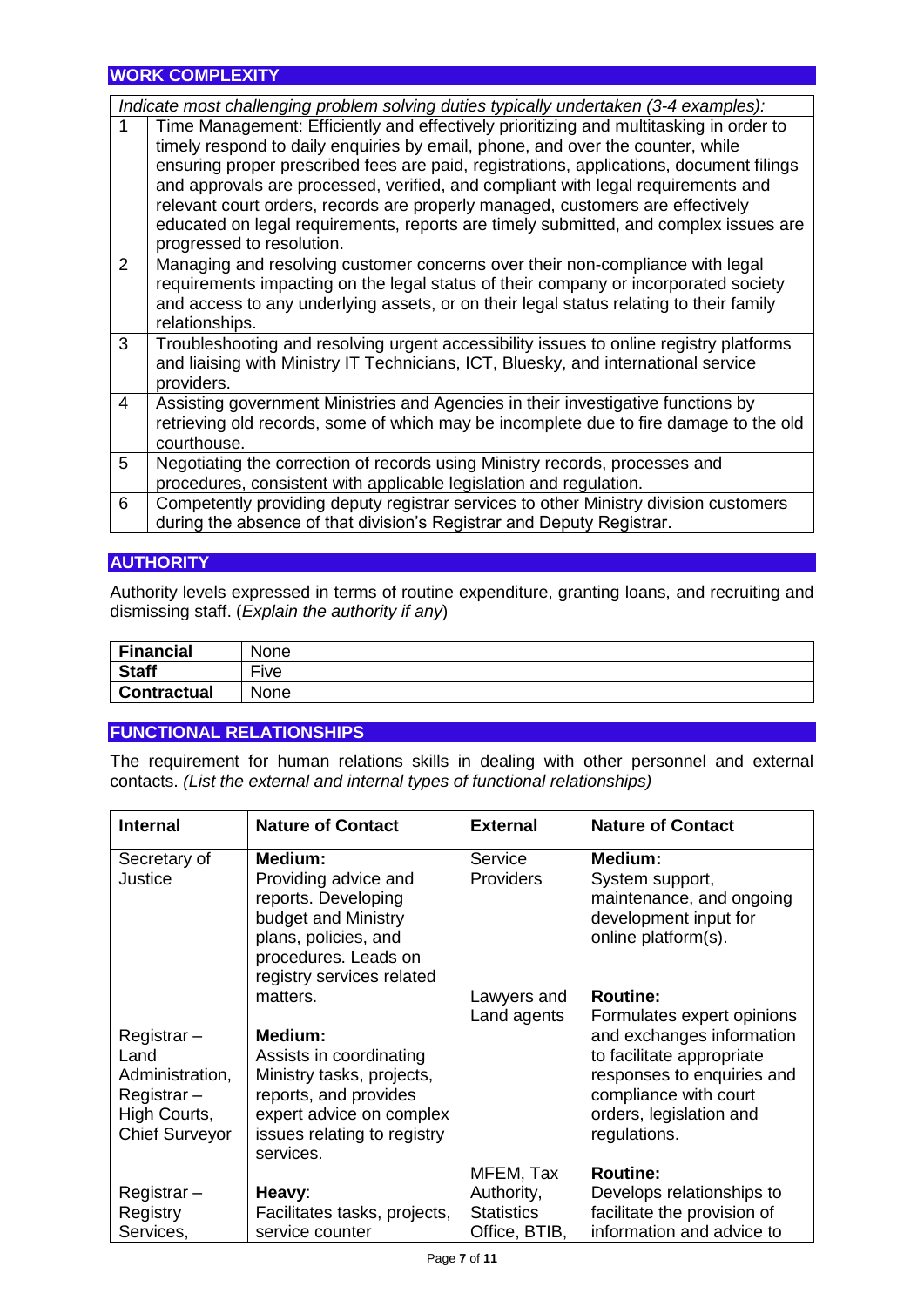| Registry        | administration, providing      | Internal          | facilitate other Ministries                           |
|-----------------|--------------------------------|-------------------|-------------------------------------------------------|
| Services staff  | reports, issuing               | Affairs, FIU,     | and Agencies functions and                            |
|                 | certificates and               | Police,           | services.                                             |
|                 | endorsements, providing        | Ministry of       |                                                       |
|                 | court evidence,                | Health,           |                                                       |
|                 | management of registry         | Hospital          |                                                       |
|                 | records and online             |                   |                                                       |
|                 | platforms, execution of        | Parliament        | <b>Routine:</b>                                       |
|                 | court orders, monitors         |                   | Fulfil statutory gazetting                            |
|                 | performance, and seeks         |                   | requirements.                                         |
|                 | and provides expert            |                   |                                                       |
|                 | advice on complex              | Other             | Medium:                                               |
|                 | issues. Where necessary,       | Government        | Resolves government and                               |
|                 | assumes responsibilities       | <b>Ministries</b> | relevant government                                   |
|                 | of registry services staff     | and Agencies      | facilitated enquiries.                                |
|                 | and Registrar in their         |                   |                                                       |
|                 | absence.                       | Officiating       | <b>Routine:</b>                                       |
|                 |                                | Ministers,        | Assists with appointments,                            |
| Court and Land  | Medium:                        | Marriage          | lists, licensing and                                  |
| Court staff     | <b>Facilitates information</b> | Celebrants,       | registration within legislative                       |
|                 | requested by court,            | and wedding       | requirements, and assists in                          |
|                 | executes relevant court        | planners          | establishing policies and                             |
|                 | orders, provides court         |                   | procedures, and manages                               |
|                 | evidence and expert            |                   | responses to enquiries.                               |
|                 | evidence, assists in           |                   |                                                       |
|                 | negotiating correction of      | Chief             | Medium:                                               |
|                 | records and resolution of      | Electoral         | Assists in coordinating the                           |
|                 | land related complaints,       | Officer           | updating of the electoral roll                        |
|                 | and coordinates relevant       |                   | and assists in                                        |
|                 | enquiries.                     |                   | administration of electoral                           |
|                 |                                |                   | matters and appropriately                             |
| Judges and      | Light/Medium:                  |                   | responding to enquiries.                              |
| Justices of the | Provide information            |                   |                                                       |
| Peace           | requested by court,            | <b>Banks</b>      | Medium:                                               |
|                 | executes relevant court        |                   | Assists in facilitating                               |
|                 | orders, and provides           |                   | personal property securities                          |
|                 | logistical support when        |                   | registrations, transfers,                             |
|                 | required.                      |                   | satisfactions, and any                                |
|                 |                                |                   | related enquiries and                                 |
| Corporate       | Medium/Heavy:                  |                   | support.                                              |
| Services staff  | Provides and obtains           |                   |                                                       |
|                 | information and support        | Media             | Medium:                                               |
|                 | relating to finance, IT, and   |                   | Assists in facilitating notices                       |
|                 | HR matters.                    |                   | and advertisements, within                            |
| Janitor         | Medium:                        |                   | Ministry policy.                                      |
|                 | Assists in the proper          | General           | <b>Routine:</b>                                       |
|                 | cleaning, maintenance,         | public            | Manages and responds to                               |
|                 |                                |                   |                                                       |
|                 | and security of record         |                   | enquiries, implements                                 |
|                 | storage areas.                 |                   | policy and procedure                                  |
| Pa Enua offices | Medium/Heavy:                  |                   | relating to research of<br>registry services records, |
|                 | Provides information,          |                   | provides advice and                                   |
|                 | advice, support, and           |                   | training, arbitrates disputes,                        |
|                 | training to Pa Enua staff      |                   | organizes community                                   |
|                 | related to registry            |                   | outreach, ensures payment                             |
|                 | services.                      |                   | of prescribed fees, and                               |
|                 |                                |                   | facilitates OIA requests.                             |
|                 |                                |                   |                                                       |
|                 |                                |                   |                                                       |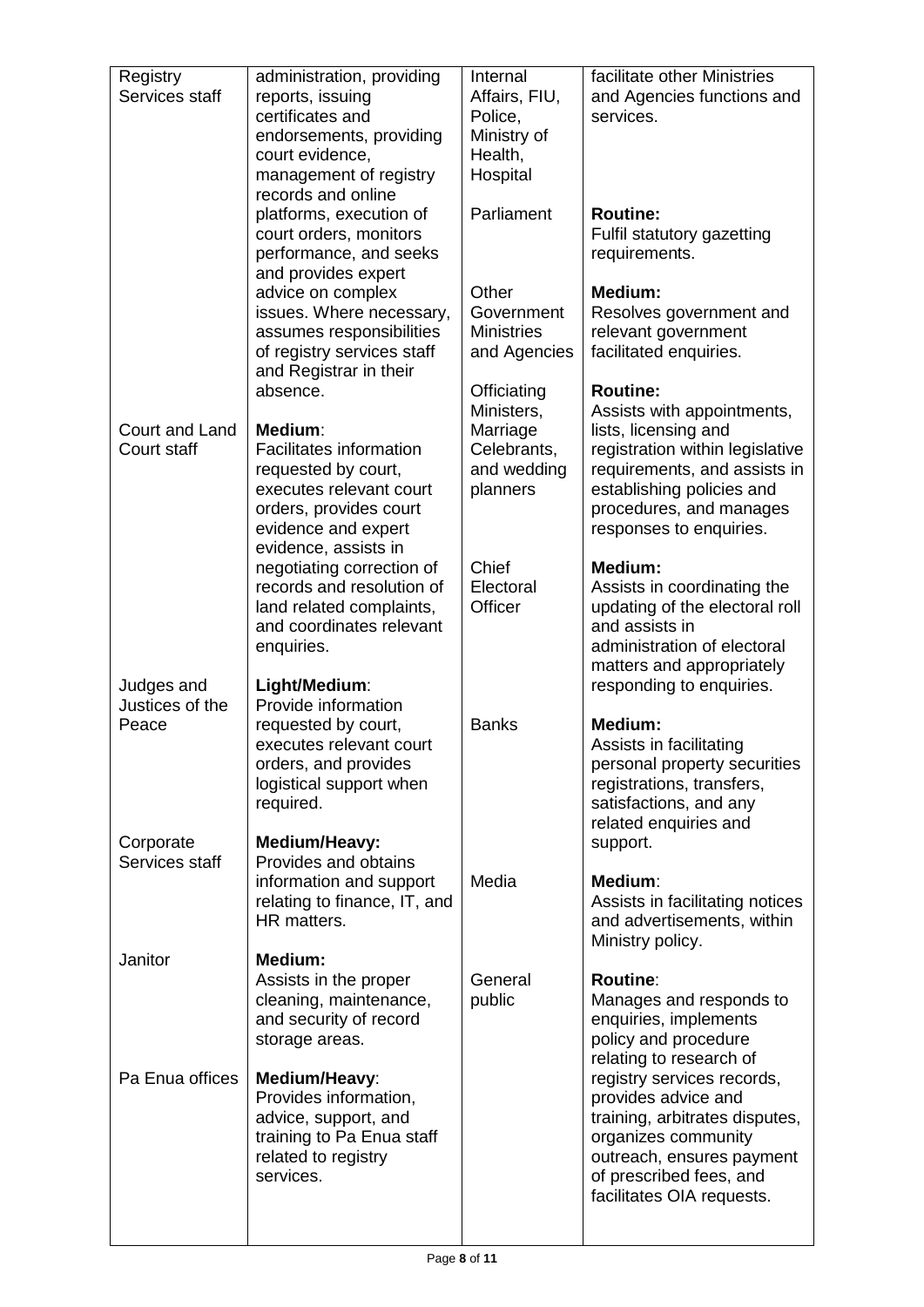| All Ministry staff | <b>Medium:</b><br>Provides information and<br>registrar/deputy registrar<br>services, and assists with<br>logistical support and the |  |
|--------------------|--------------------------------------------------------------------------------------------------------------------------------------|--|
|                    | facilitation of Ministry<br>services. Develops staff<br>cohesion.                                                                    |  |

## **QUALIFICATIONS**

Level of education required to perform the functions of the position. This combines formal and informal levels of training and education.

| <b>Essential: (least qualification to be</b><br>competent)                                 | Desirable: (other qualifications for job)                                                                                                               |
|--------------------------------------------------------------------------------------------|---------------------------------------------------------------------------------------------------------------------------------------------------------|
| A bachelor's degree in law,<br>$\bullet$<br>business or information systems<br>management. | Post-graduate qualifications in law,<br>business or information systems<br>management.<br>Admitted to practice law in the Cook<br>$\bullet$<br>Islands. |

### **EXPERIENCE**

The length of practical experience and nature of specialist, operational, business support or managerial familiarity required. This experience is in addition to formal education.

| <b>Essential: (least number of years to be</b> | Desirable: (target number of years you     |
|------------------------------------------------|--------------------------------------------|
| competent)                                     | are looking for)                           |
| 10 - 12 years of work experience in legal,     | 13 – 15 years of work experience in legal, |
| law and order, business management,            | law and order, business management,        |
| information systems management or similar      | information systems management or similar  |
| role.                                          | role.                                      |

## **KEY SKILLS /ATTRIBUTES/JOB SPECIFIC COMPETENCIES**

| <b>Level of ability</b><br>required for the job |                                                                                                                                                                                                                                                                                                                                                                                                                                                                                                                                                                                                                                                                                                                                                                                                                                                                                                                                                                                                                                                                                                                             |
|-------------------------------------------------|-----------------------------------------------------------------------------------------------------------------------------------------------------------------------------------------------------------------------------------------------------------------------------------------------------------------------------------------------------------------------------------------------------------------------------------------------------------------------------------------------------------------------------------------------------------------------------------------------------------------------------------------------------------------------------------------------------------------------------------------------------------------------------------------------------------------------------------------------------------------------------------------------------------------------------------------------------------------------------------------------------------------------------------------------------------------------------------------------------------------------------|
| <b>Expert</b>                                   | Understanding of staff and records management, and relevant<br>PSC policies.<br>Understands Ministry of Justice policies and procedures, role<br>$\bullet$<br>and functions, and committed to public service.<br>Excellent attention to detail and customer service.<br>Communicates with clarity and vision, actively listens to others<br>$\bullet$<br>and responds with respect.<br>Takes ownership and acknowledges important outcomes of<br>decisions.<br>Ability to negotiate and solve problems quickly.<br>Highly developed written and oral communication skills,<br>$\bullet$<br>preferably both English and Maori.<br>Knowledge of court processes and procedures relating to<br>$\bullet$<br>registry services matters.<br>Knowledge of the workings of government.<br>٠<br>Knowledge of Companies Act 1970-71, Companies Act 2017,<br>$\bullet$<br>aspects of New Zealand Companies Act 1955, Incorporated<br>Societies Act 1994, Incorporated Societies Amendment Act<br>2017, Chattels Transfer Act 1924, Personal Property<br>Securities Act 2017, and related amendments, legislation, and<br>regulations. |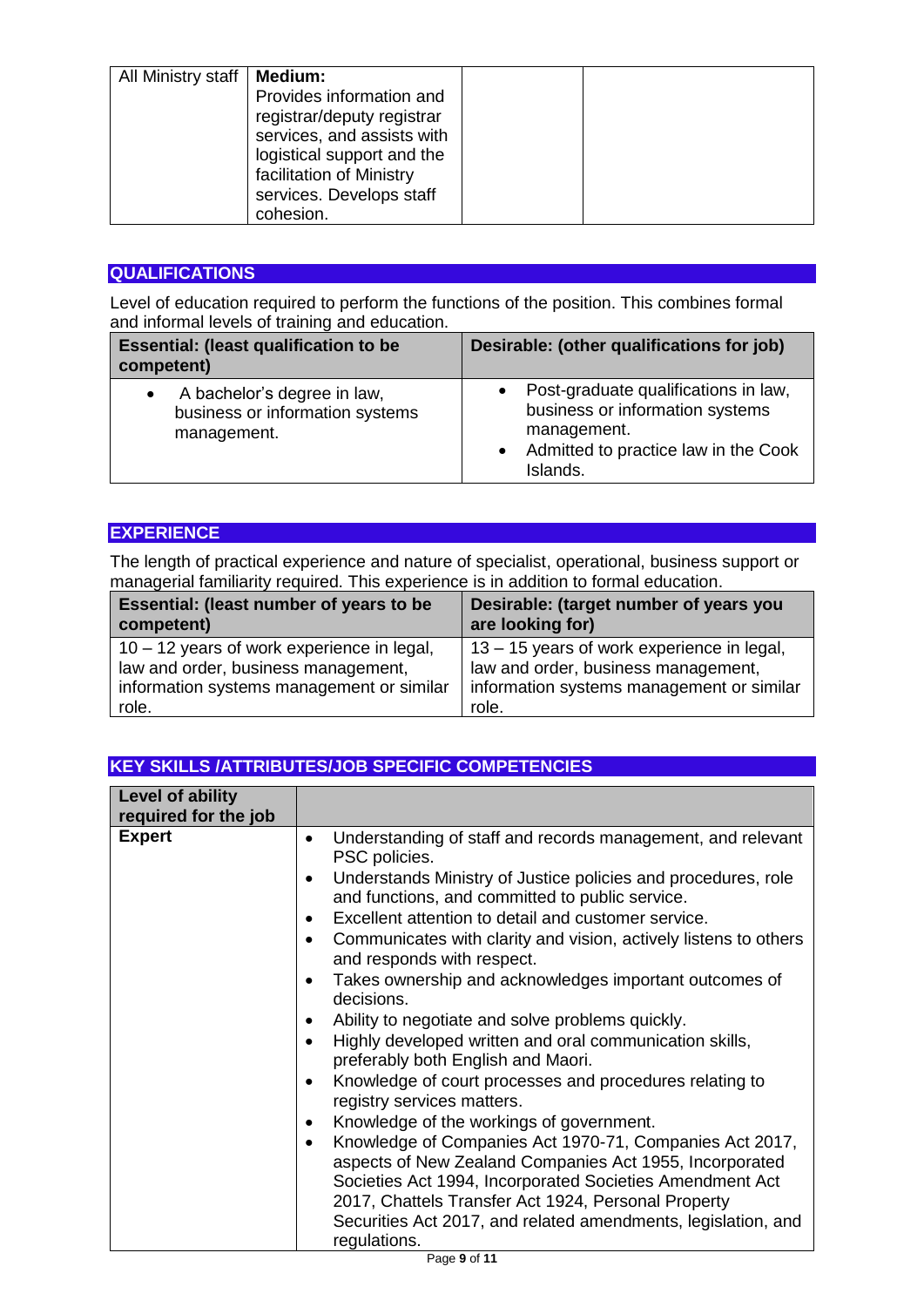|                 | Knowledge of Marriage Act 1973, Births & Deaths Registration<br>$\bullet$<br>Act 1973, Cook Islands Act 1915 (Adoption), Electoral Act<br>2004, and related amendments, legislation, and regulations.<br>Models high level of accuracy, professionalism, and<br>$\bullet$<br>dedication to high performance and ethical behaviour. |
|-----------------|------------------------------------------------------------------------------------------------------------------------------------------------------------------------------------------------------------------------------------------------------------------------------------------------------------------------------------|
| <b>Advanced</b> | Ability to develop and implement policy and guidelines.<br>$\bullet$                                                                                                                                                                                                                                                               |
|                 | Knowledge of conflict resolution, and issues that impact land<br>٠                                                                                                                                                                                                                                                                 |
|                 | and vulnerable records.                                                                                                                                                                                                                                                                                                            |
|                 | Knowledge of Coroners Act 1979-80 relating to registration of<br>$\bullet$<br>deaths.                                                                                                                                                                                                                                              |
|                 | Knowledge of regional conventions relating to changing of<br>legal names.                                                                                                                                                                                                                                                          |
|                 | Ability to work in harmony with conflicting perspectives and<br>$\bullet$<br>diverse activities in a large organization.                                                                                                                                                                                                           |
|                 | Ability to prioritize and multitask, and work both independently<br>and cooperatively.                                                                                                                                                                                                                                             |
|                 | Familiarity with legislation enabling all services provided<br>through the Ministry of Justice.                                                                                                                                                                                                                                    |
|                 | Knowledge of Ministry of Justice prescribed fees, and court<br>٠<br>processes involving payments to and from the Ministry.                                                                                                                                                                                                         |
|                 | Knowledge of the Cook Islands culture, language, protocol                                                                                                                                                                                                                                                                          |
|                 | and history for engagement, including safe appropriate                                                                                                                                                                                                                                                                             |
|                 | communication.                                                                                                                                                                                                                                                                                                                     |
| Working         | Knowledge of legislation, regulations, obligations, processes<br>٠<br>and procedures relating to Cook Islands land ownership, land<br>registry of titles, land trust, and criminal, civil, and land court.                                                                                                                         |
|                 | Knowledge of tribal titles in the Cook Islands and the House of<br>$\bullet$                                                                                                                                                                                                                                                       |
|                 | Ariki.                                                                                                                                                                                                                                                                                                                             |
|                 | Knowledge of Land Agents Registration Act 2009, Law<br>Practitioners Act 1993-94, Official Information Act 2008, and                                                                                                                                                                                                               |
|                 | any related amendments, legislation, and regulations.<br>Knowledge of law relating to criminal, civil, and land court<br>$\bullet$<br>matters, including the Cook Islands Act 1915 relating to court<br>orders, land and adoptions (especially sections 389 and 492),                                                              |
|                 | Part IV of the Constitution, Judicature Act 1980-81, Code of<br>Civil Procedure of the High Court Act 1981, Criminal Justice<br>Act 1967, Criminal Procedure Act 1980-81, Prevention of<br>Juvenile Crime Act 1968, Money Laundering Prevention Act                                                                                |
|                 | 2000, Victims of Offenses Act 1999, Family Protection and                                                                                                                                                                                                                                                                          |
|                 | Support Act 2017, Crimes Act 1969, Evidence Act 1968,                                                                                                                                                                                                                                                                              |
|                 | Juries Act 1968, Prisons Act 1967, Justices of the Peace Act<br>2017, Unit Titles Act 2005, Land (Facilitation of Dealings) Act<br>1970, Leases Restrictions Act 1976, and any related                                                                                                                                             |
|                 | amendments, legislation, and regulations.                                                                                                                                                                                                                                                                                          |
|                 | Knowledge of Microsoft Office suite (Word, Excel,<br>Powerpoint).                                                                                                                                                                                                                                                                  |
|                 | Knowledge of Microsoft Windows operating system interface<br>and basic IT troubleshooting.                                                                                                                                                                                                                                         |
|                 | Average computer typing speed of at least 36 words per<br>minute.                                                                                                                                                                                                                                                                  |
|                 | Knowledge of scanning and preserving legal documents for                                                                                                                                                                                                                                                                           |
|                 | archiving.                                                                                                                                                                                                                                                                                                                         |
|                 | Knowledge of accounting principles, and trustee and fiduciary<br>duties.                                                                                                                                                                                                                                                           |
|                 | Knowledge of MFEM, PERCA, PSC, and Audit requirements<br>and policies relevant to land trust.                                                                                                                                                                                                                                      |